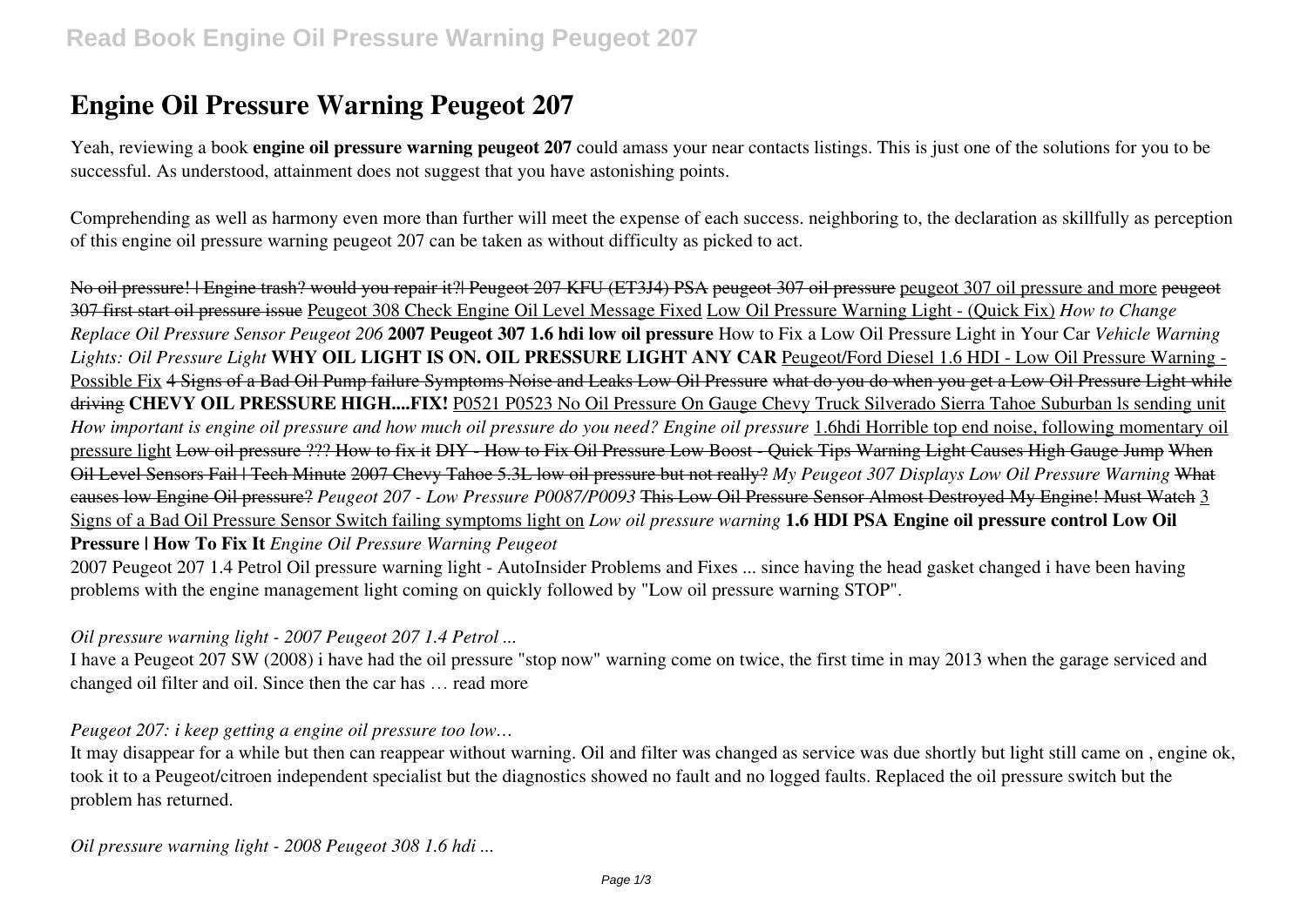# **Read Book Engine Oil Pressure Warning Peugeot 207**

if this is all OK and the oil pressure is at least 1.3Bar ( 20psi) at hot idle then replace the switch. If you do have a low pressure reading and to turn on the light it will be very low about 5psi then replace the oil pump and ensure that the pump pickup in the sump hasn't come loose or is blocked. Ask Your Own Peugeot Question.

### *Oil pressure warning light keeps coming on and setting off*

I would also get your garage to check the oil pressure with a gauge (i.e. remove the sensor and connect a gauge that tell the exact pressure on the oil. If all is ok. I would then change the sensor. IF YOU HAVE LOW OIL PRESSURE YOU RISK DAMAGING THE ENGINE.

# *Oil Pressure Insufficient - warning » Peugeot 307 forum ...*

Engine Oil Pressure WARNING LIGHT. This oil light symbol signifies a problem with the lubrication system within the engine. Pull over and stop as soon as safe to do so and turn off engine immediately. Continued engine running risks significant damage. Contact Peugeot technician. Low engine oil pressure can cause severe damage to your engine.

### *Peugeot 208 Dashboard Warning Lights - Driving Test Tips*

Peugeot 207 1.4 petrol - low oil pressure. Low oil pressure warning on start with an engine STOP warning, much clattering of the top end but it's not my car and went to view it with a view to purchase and fix. the owner who knows nothing about cars said the noise goes away after about 15 minutes running.

#### *Peugeot 207 1.4 petrol - low oil pressure | Technical ...*

Here are the most important Peugeot 208 warning lights you should watch out for: Engine Oil Level or Oil Pressure Warning Light Symbols, indicate that the oil temperature gets too high, the oil level is low or oil pressure too low. STOP driving immediately and turn the engine off. The engine can be severely damaged if oil pressure is lost.

#### *Peugeot 208 dashboard warning lights | Automobile Garage ...*

If the red Peugeot 2008 low oil pressure warning light comes on, stop the vehicle as soon as possible and switch off the engine. Check oil levels. If oil level is low top up. If the oil level did not require topping up, do not restart the engine and contact a Peugeot workshop. If you did add oil, start the engine but only continue your journey if the oil light switches off. If it remains on, switch off the engine and contact a Peugeot workshop. Airbag Warning Light

#### *Peugeot 2008 Dashboard Warning Lights - DASH-LIGHTS.COM*

I have a Peugeot 207 SW (2008) i have had the oil pressure "stop now" warning come on twice, the first time in may 2013 when the garage serviced and changed oil filter and oil. Since then the car has been fine until last week (oct 2013), the car is now at Peugeot who says literally everything needs fixing at a cost of £7000 - does this sounds right?

# *I have a Peugeot 207 SW (2008) i have had the oil pressure ...*

Peugeot 207 engine oil level dash warning light - if this light is illuminated it means that the engine oil needs to be topped up. Please top up as required